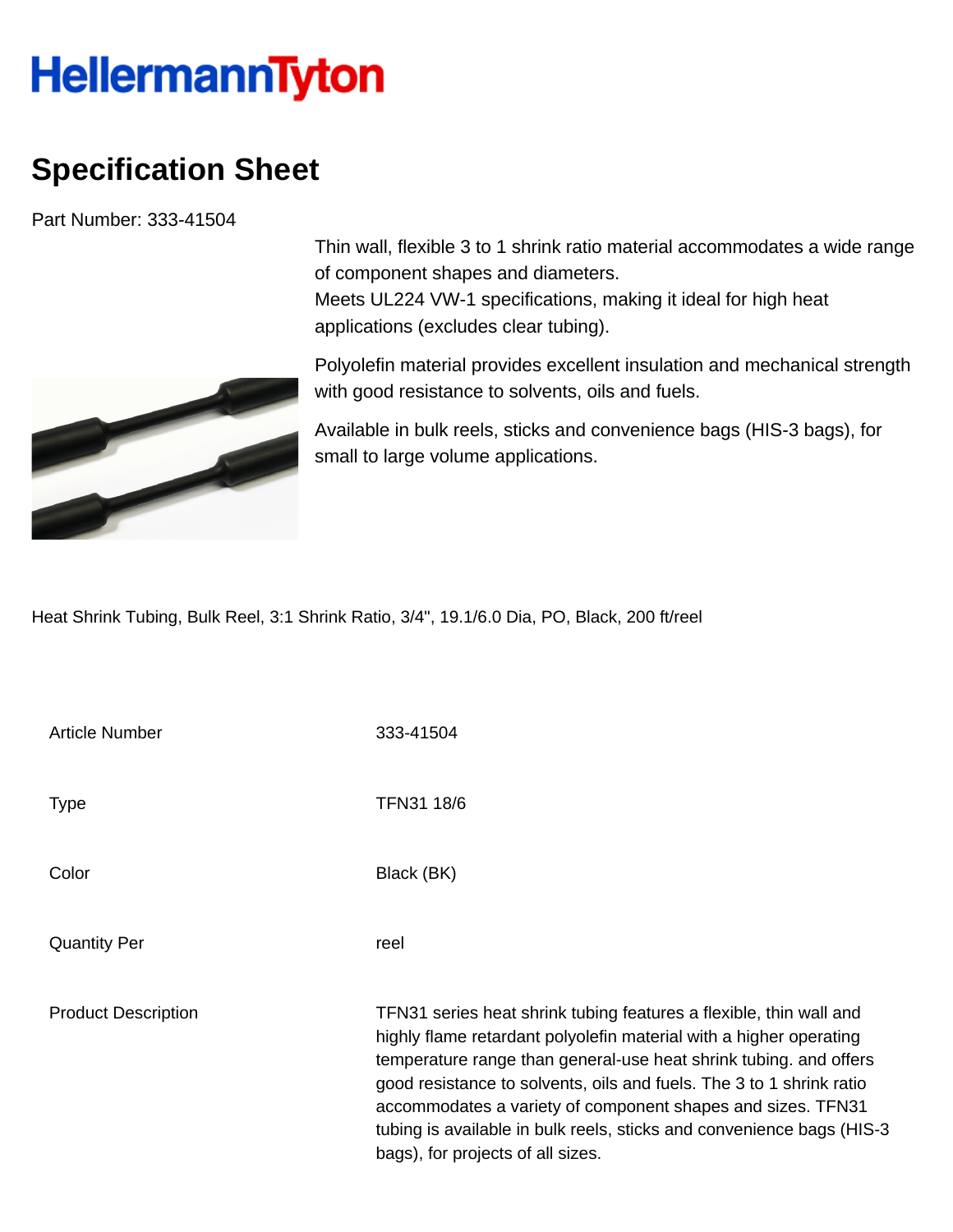| <b>Short Description</b>     | Heat Shrink Tubing, Bulk Reel, 3:1 Shrink Ratio, 3/4", 19.1/6.0 Dia,<br>PO, Black, 200 ft/reel |  |
|------------------------------|------------------------------------------------------------------------------------------------|--|
| <b>Global Part Name</b>      | TFN31 18/6-PO-X-BK                                                                             |  |
| Length L (Imperial)          | 200.0                                                                                          |  |
| Length L (Metric)            | 61.0                                                                                           |  |
| Variant                      | Thin-Wall                                                                                      |  |
| Nominal Diameter (Imperial)  | 0.75                                                                                           |  |
| Nominal Diameter (Metric)    | 18                                                                                             |  |
| Wall Thickness WT (Imperial) | .035                                                                                           |  |
| Wall Thickness WT (Metric)   | 0.90                                                                                           |  |
|                              |                                                                                                |  |
| Material                     | Polyolefin, cross-linked (PO-X)                                                                |  |
| <b>Material Shortcut</b>     | PO-X                                                                                           |  |
| Flammability                 | <b>UL 224 VW-1</b>                                                                             |  |
| Halogen Free                 | No                                                                                             |  |
| <b>Operating Temperature</b> | -58°F to +275°F (-50°C to +135°C)                                                              |  |